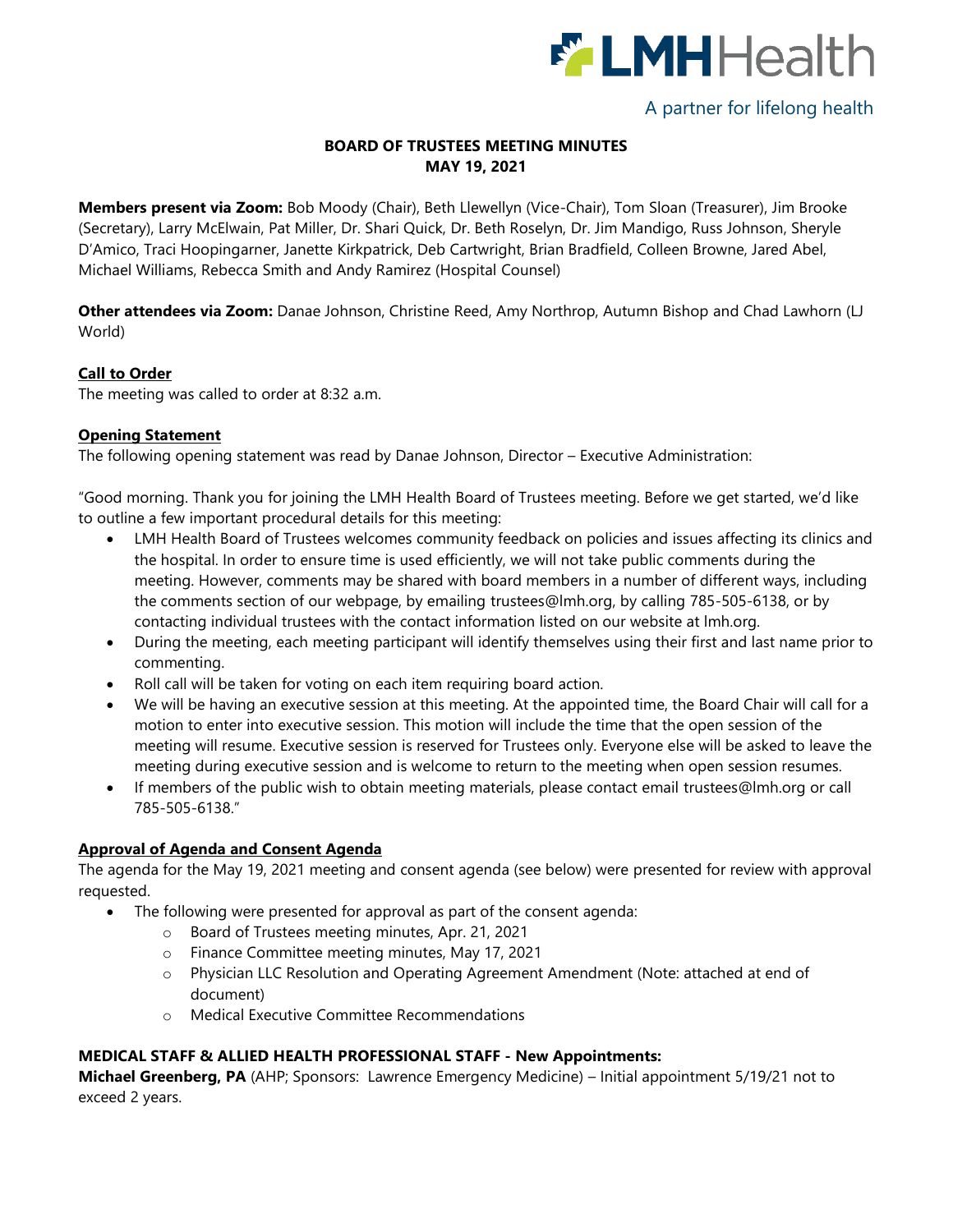

**Jennifer Strickland, APRN** (LMH Employee; Sponsors: First Med LMH Health) – Initial appointment 5/19/21 not to exceed 2 years.

### **MEDICAL & LMH EMPLOYEE/ALLIED HEALTH PROFESSIONAL STAFF – Reappointments:**

**John Clark, MD** (Active Admitting, Medicine) - Initial appointment 6/1/21 not to exceed 2 years. **Richard Galbraith, MD** (Active Admitting, Pathology) - Initial appointment 6/1/21 not to exceed 2 years. **Elizabeth Guastello, MD** (Active Admitting, Medicine) - Initial appointment 6/1/21 not to exceed 2 years. **Amanda Gudgell, DO** (Active Admitting, Medicine) - Initial appointment 6/1/21 not to exceed 2 years. **Shawn Jackson, MD** (Active Admitting, Anesthesia) - Initial appointment 6/1/21 not to exceed 2 years. Laura E. Kennedy, MD (Active Non-Admitting, Medicine) - Initial appointment 6/1/21 not to exceed 2 years. **Teresa King, MD** (Active Admitting, Medicine) - Initial appointment 6/1/21 not to exceed 2 years. **Anna Kumru, MD** (Active Non-Admitting, Medicine) - Initial appointment 6/1/21 not to exceed 2 years. **Andrew Lueder, MD** (Active Admitting, Medicine) - Initial appointment 6/1/21 not to exceed 2 years. **Lida Osbern, MD** (Active Non-Admitting, Medicine) - Initial appointment 6/1/21 not to exceed 2 years. **Todd Oberzan, MD** (Active Admitting, Radiology) - Initial appointment 6/1/21 not to exceed 2 years. **Ralph Park, MD** (Active Admitting, Surgery) - Initial appointment 6/1/21 not to exceed 2 years. **Scott Patrick, MD** (Active Admitting, Radiology) - Initial appointment 6/1/21 not to exceed 2 years. **Krishna Rangarajan, MD** (Active Admitting, Medicine) - Initial appointment 6/1/21 not to exceed 2 years. **Beth Rundquist, MD** (Active Admitting, Pediatrics) - Initial appointment 6/1/21 not to exceed 2 years. **Christina Salazar, MD** (Active Admitting, Medicine) - Initial appointment 6/1/21 not to exceed 2 years. **Marcus Scarbrough, MD** (Active Admitting, Medicine) - Initial appointment 6/1/21 not to exceed 2 years. Gregory Schnose, MD (Active Non-Admitting, Medicine) - Initial appointment 6/1/21 not to exceed 2 years. **George Thompson, MD** (Consulting, Medicine) - Initial appointment 6/1/21 not to exceed 2 years. **K. Michael Zabel, MD** (Active Admitting, Medicine) - Initial appointment 6/1/21 not to exceed 2 years. **Maureen Winkler, APRN** (LMH Employee Medicine) - Initial appointment 6/1/21 not to exceed 2 years.

### **PRIVILEGE &/or STATUS CHANGES & RESIGNATIONS:**

**Charles Brooks, MD** (Active Admitting; IM/GI) – Requests leave of absence effective 4/1/2021. **Alyson Reeves, CRNA** (AHP/Lawrence Anesthesia) – Requests maternity leave effective 5/1/2021.

MOTION to approve the agenda and consent agenda. Made by Tom Sloan, Seconded by Rob Chestnut. Motion carried.

### **Presentation of External Audit Results**

Joe Watt and Matt McCall, both from BKD Auditors, reviewed the 2020 annual audit results, debt service report and board report.

### **Chairperson of the Board Report**

Bob Moody, Chair, remarked that COVID-19 reports will no longer appear on board agendas, as the protocol put in place to respond to the pandemic is now part of standard operating procedures. While COVID-19 is part of the "new normal", he cautioned against getting complacent with masking and other safety measures.

### **Chief of Staff Report**

No report.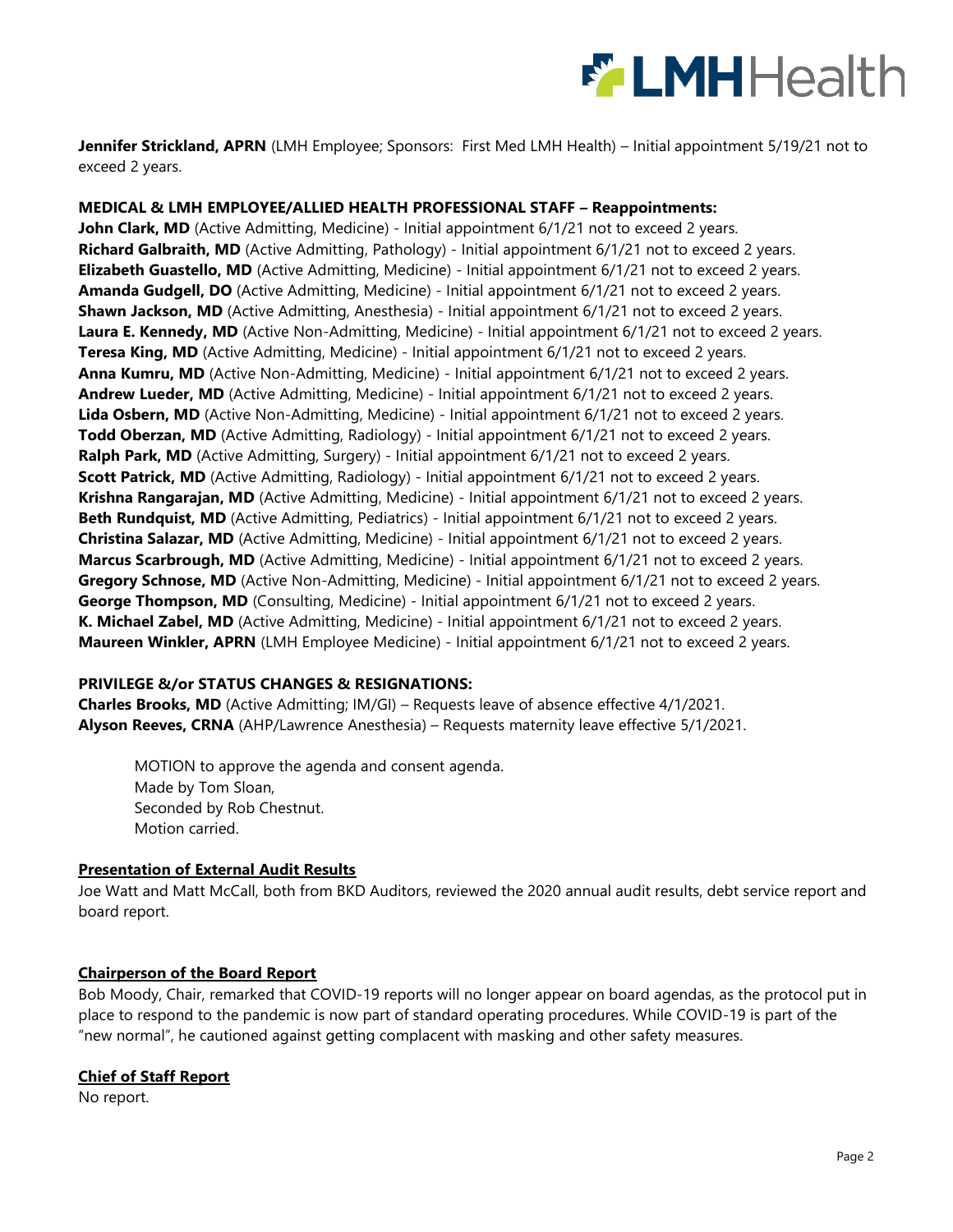# **ELMH**Health

## **CEO Report**

- Russ Johnson, President and CEO, reported on the successes and work being done across several service lines at LMH Health:
	- o **Orthopedics:** OrthoKansas is a regional destination committed to providing patients with superior, comprehensive patient-centered musculoskeletal care. This is evidenced by the recent accomplishment in earning the Joint Commission's Gold Seal of Approval® for Advanced Total Hip and Knee Replacement Certification. LMH is one of only two hospitals in Kansas to earn this designation, both west of the Kansas City metro area. Patients now have access to the newest technology with the MAKO robotic arm, used to perform partial and total knee replacements, as well as total hip replacements. MAKO has been proven to facilitate a shorter hospital stay, patients typically experience less pain and have a quicker return to function. LMH has two robots to serve patients – one at the Main Campus and one at the West Campus – making it possible for OrthoKansas to perform LMH's first outpatient joint replacement surgeries.
	- o **Cardiology:** The team at Cardiovascular Specialists of Lawrence have made some amazing strides over the past year. LMH's team of highly-trained physicians are able to provide specialized expertise through a collaborative, multidisciplinary approach. One of LMH's Interventional Cardiologists recently used the first ever Impella device for mechanical circulatory support at the cath lab. This device is both a game changer and a life saver. LMH has also successfully recruited a new interventional cardiologist to the team – Dr. Thomas Kurian, a physician who is board-certified by the American Board of Internal Medicine for Cardiovascular Disease.
	- o **Oncology:** LMH Oncology and Hematology providers continue to provide world-class care to their patients under the umbrella of a new name – the LMH Health Cancer Center. The center's oncologists and hematologists have extensive experience in treating the vast majority of cancers, including solid tumors, hematological cancers and benign blood disorders. Their expertise and high-quality care has been recognized with an accreditation from the Commission on Cancer. Cancer patients at LMH Health have access to genetic testing, comprehensive support programs, lifelong survivorship resources and a cancer prevention program. LMH's partnership with the Masonic Cancer Alliance also provides patients with access to 50 clinical trials and the latest advancements, while remaining close to home.

### **Medical-Legal Partnership**

- Juliann Morland DaVee, Managing Attorney, shared an update on the KU School of Law's Medical-Legal Partnership with LMH Health. 60% of a person's health is determined by social factors. Many of those are tied to unmet legal needs, including food insecurity, poor housing, abusive relationships and lack of insurance. When providers hear that a patient has a legal issue, the partnership is activated to help. One example comes from a large family who had their food stamps stopped and the MLP was able to get them reinstated with nary a blip in services.
- MLPs are essential to value-based care. Patients are less likely to be admitted to the hospital, and they're taking their medications (and physicians report improved satisfaction in their job duties in helping their patients).
- The MLP program at LMH Health began in August 2016 and has now helped with 1300 patient referrals over 1,700 different legal needs.

### **Executive Session – Strategic Clinical Agreements**

 Motion was made to recess into executive session to discuss preliminary issues regarding strategic clinical agreements with legal counsel as authorized by Sections 75-4319(b)(2) of the Kansas Open Meetings Act which authorizes consultation with the hospital's attorney on matters deemed privileged by the attorneyclient privilege with the open meeting reconvening at 9:52 a.m.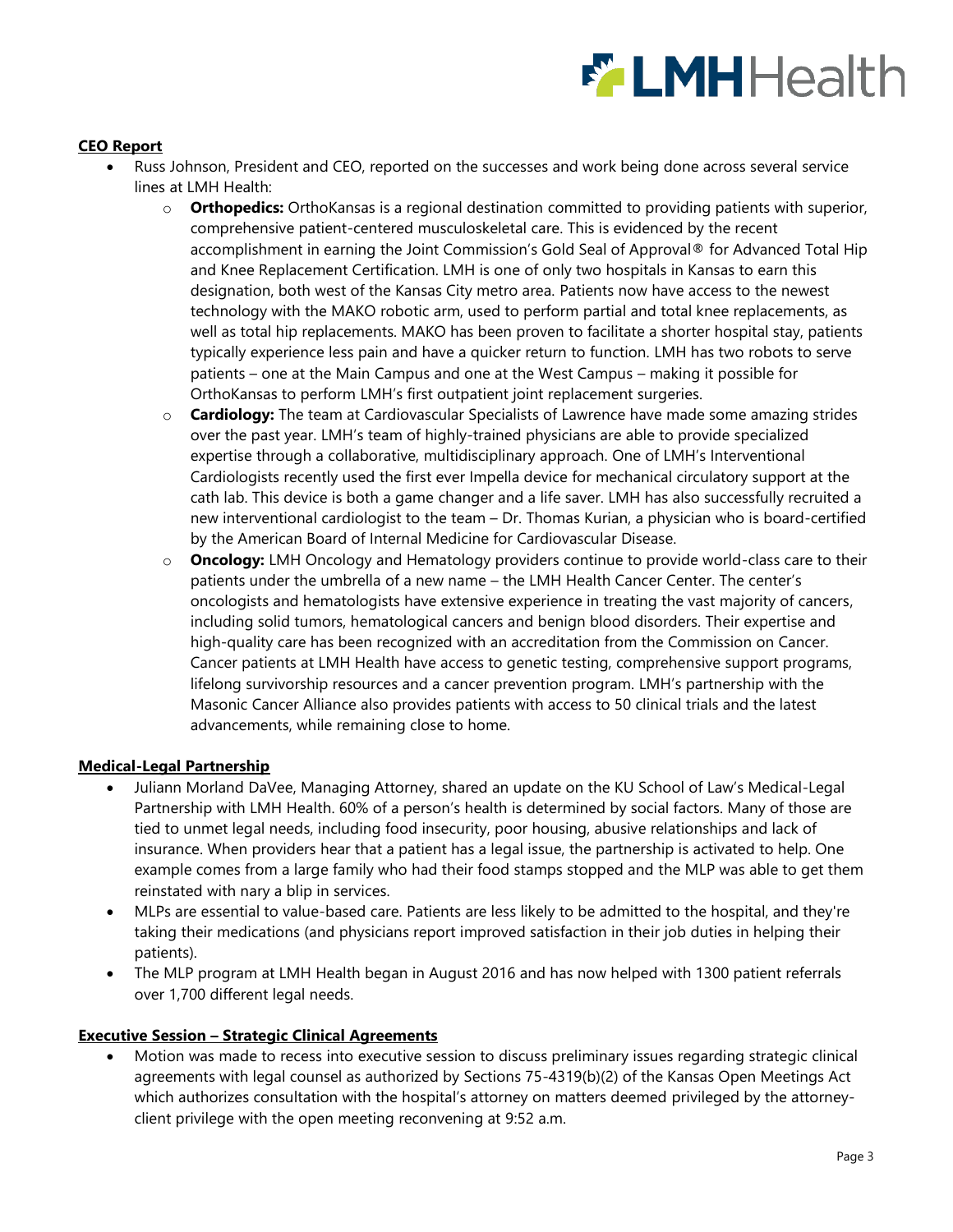

MOTION made by Tom Sloan, Seconded by Rob Chestnut. Motion carried.

- Motion was made to extend executive session with the open meeting reconvening at 10:07 am. MOTION made by Tom Sloan, Seconded by Rob Chestnut. Motion carried.
- Motion was made to extend executive session with the open meeting reconvening at 10:17 am. MOTION made by Tom Sloan, Seconded by Pat Miller. Motion carried.

### **Open Discussion**

No topics were presented for open discussion.

### **Adjournment**

With no further business presented, a motion was made to adjourn the meeting at 10:17 a.m.

MOTION made by Rob Chestnut, Seconded by Pat Miller. Motion carried.

Respectfully submitted,

Jim Brooke, Secretary of the Board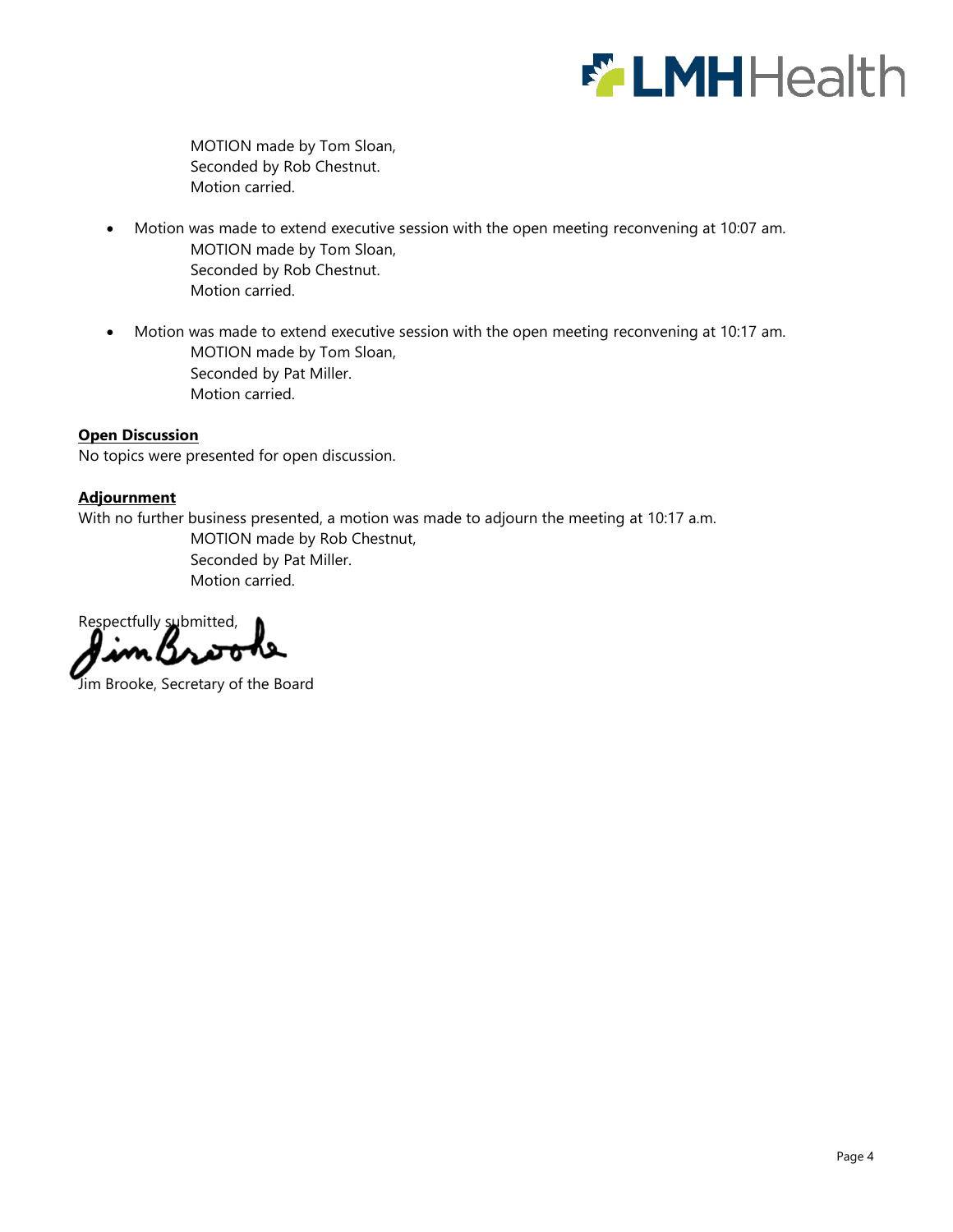### **WRITTEN ACTION OF THE BOARD OF TRUSTEES OF THE LAWRENCE MEMORIAL HOSPITAL**

The undersigned Secretary of the Board of Trustees of The Lawrence Memorial Hospital, an instrumentality of the City of Lawrence pursuant to K.S.A. § 12-1615 (the "Board"), hereby certifies that the Board adopted the following resolutions at a duly called and held meeting of the Board on the 19th day of May, 2021:

**WHEREAS**, each of the Trustees currently serving on the Board also serves as a Manager of Lawrence Physicians, LLC;

**WHEREAS,** pursuant to Article VI of the Operating Agreement of Lawrence Physicians, LLC (the "Operating Agreement"), the Managers of Lawrence Physicians, LLC have delegated certain clinical oversight and management authority to the "Clinical Operations Board" (the "COB");

**WHEREAS**, the COB is comprised, in part, of physicians employed by The Lawrence Memorial Hospital ("LMH");

**WHEREAS,** the individual Trustees of the Board, in their respective capacities as Managers of Lawrence Physicians, LLC, desire to amend the Operating Agreement in order to make certain changes relating to the process for appointing physician providers to the COB.

**THEREFORE, BE IT RESOLVED**, that, pursuant to Section 10.1 of the Operating Agreement, the Trustees of the Board, in their capacity as Managers of Lawrence Physicians, LLC, hereby approve, ratify, confirm, and adopt the Amendment to the Operating Agreement attached hereto as Exhibit A (the "Amendment");

**FURTHER RESOLVED**, that the Secretary of the Board, or any other officer of the Board, be, and hereby is, authorized and directed to execute the Amendment, for and on behalf of the Managers of Lawrence Physicians, LLC, and file the same in the corporate records of Lawrence Physicians, LLC, and to take any and all other actions necessary and appropriate in connection therewith; and

**FURTHER RESOLVED**, that all actions taken by the officers of the Board prior to the date hereof in furtherance of the foregoing resolutions be, and the same hereby are, adopted, approved, ratified, and confirmed in all respects.

Dated this 19<sup>th</sup> day of May, 2021.

 $\frac{1}{2}$ Secretary, Board of Trustees

OP 2233196.1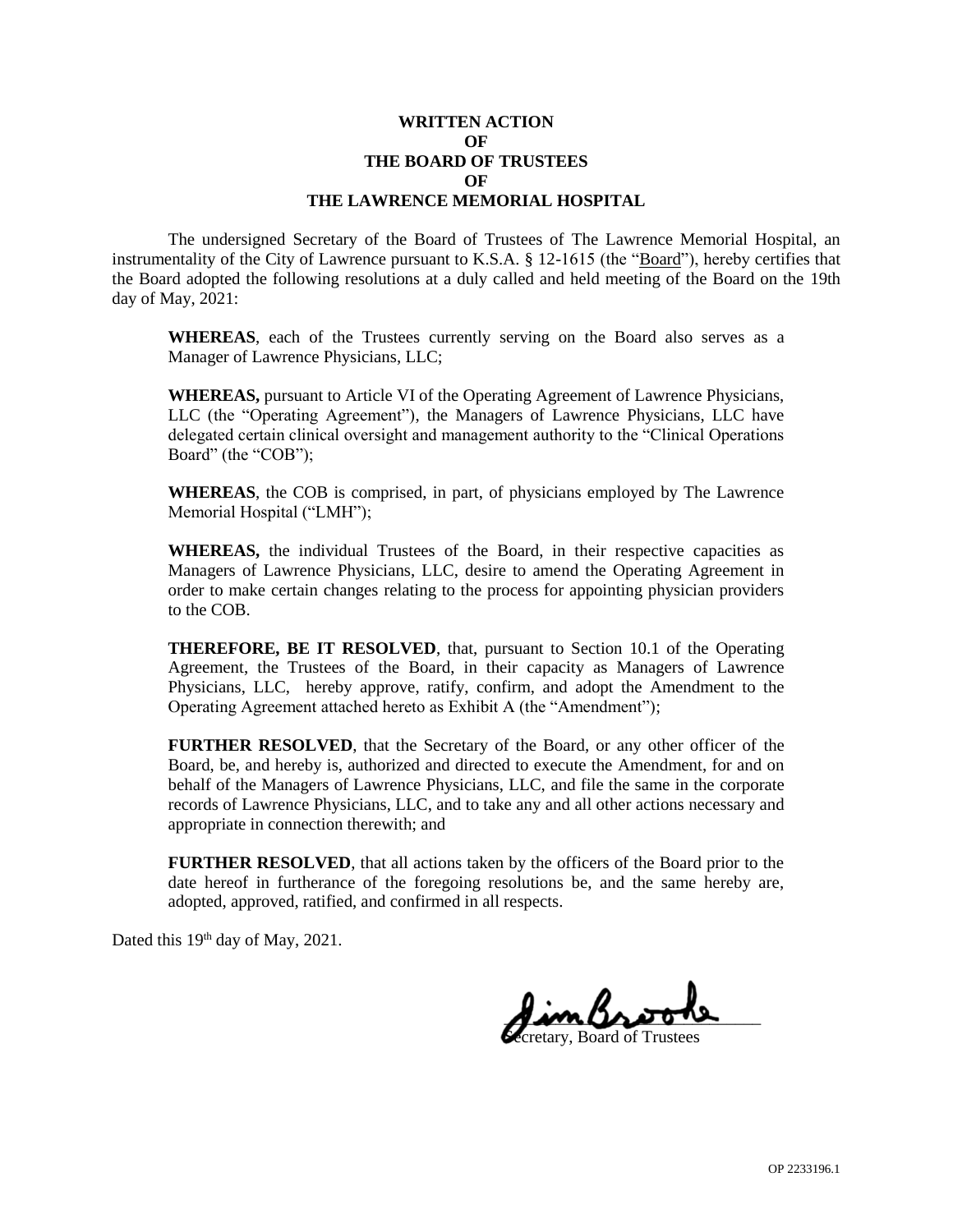# **EXHIBIT A**

# **Amendment to Operating Agreement of Lawrence Physicians, LLC**

See Attached.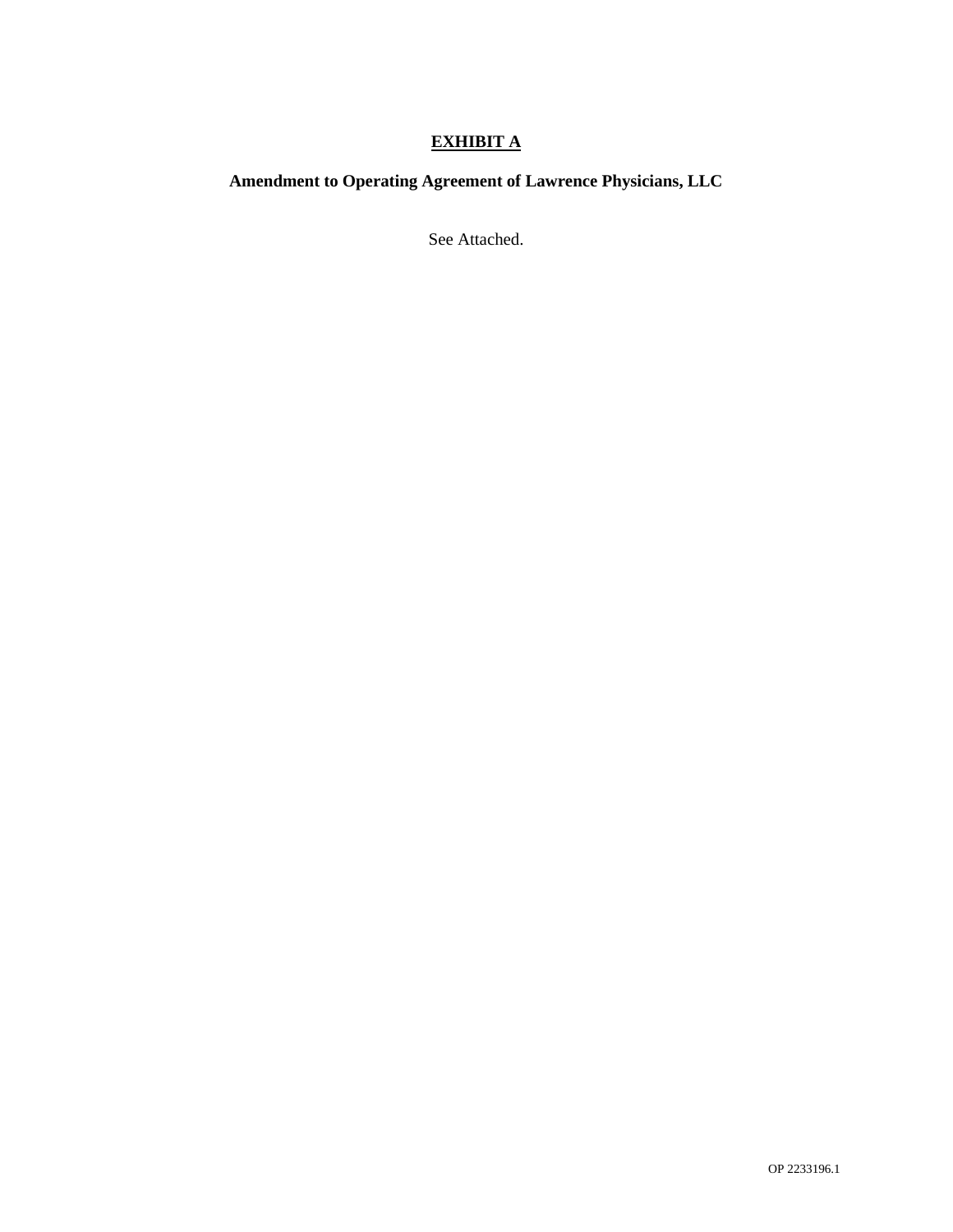## **AMENDMENT TO OPERATING AGREEMENT OF LAWRENCE PHYSICIANS, LLC**

The undersigned Manager of Lawrence Physicians, LLC, a Kansas limited liability company (the "Company"), hereby certifies that this Amendment to the Operating Agreement of the Company dated May 17, 2017 (the "Operating Agreement") was duly adopted by the Managers of the Company pursuant to Section 10.1 thereof as of the 19th day of May, 2021. Capitalized terms not otherwise defined herein shall have the meaning ascribed to them in the Operating Agreement

WHEREAS, the Managers of the Company have determined that it is in the best interest of the Company to modify certain provisions of the Operating Agreement relating to the election of Providers to the Clinical Operations Board ("COB");

WHEREAS, the Managers, in consultation with the existing COB, desire to adopt this Amendment to the Operating Agreement of the Company in order to reflect such changes.

NOW THEREFORE, in consideration of the promises and mutual covenants contained in the Operating Agreement and herein and other good and valuable consideration, the receipt and sufficiency of which is hereby acknowledged, the Managers of the Company hereby amend the Operating Agreement as follows:

1. Section 6.4 of the Operating Agreement is hereby deleted and replaced in its entirety with the following:

> **"6.4 COB Appointment; Composition**. The initial COB shall consist of the individuals listed in  $Exhibit B$ , each to serve the initial term set forth opposite their name therein. Thereafter, Providers shall be appointed by the Managers based upon the recommendation of the COB after the consent of the Medical Staff employed by LMH. Only Providers in good standing (i.e., not under investigation or subject to disciplinary action by LMH) shall be eligible to serve on the COB. The COB Provider members shall, prior to the expiration of a COB Provider(s) term of office, nominate a replacement and submit the replacement(s) name to the Medical Staff employed by LMH for approval by majority vote. Each nominated candidate shall submit to the Company a written statement outlining his or her personal motivations to serve on the COB. To the extent possible, the Providers nominated and appointed to the COB shall include three (3) primary care practitioners (e.g. internal medicine and family practice), two (2) medical specialists (e.g. neurology, cardiology, pulmonology, oncology, endocrinology and infectious disease), two (2) surgical specialists (e.g. gastroenterology, general surgery, neurosurgery, obstetrics/gynecology, plastic surgery, urology, phlebology/vein surgery), one (1) hospitalist physician, and one (1) advanced practice registered nurse, each shall be an employee of LMH."

2. Except as specifically modified by this Amendment, all other terms and provisions of the Operating Agreement shall remain in full force and effect.